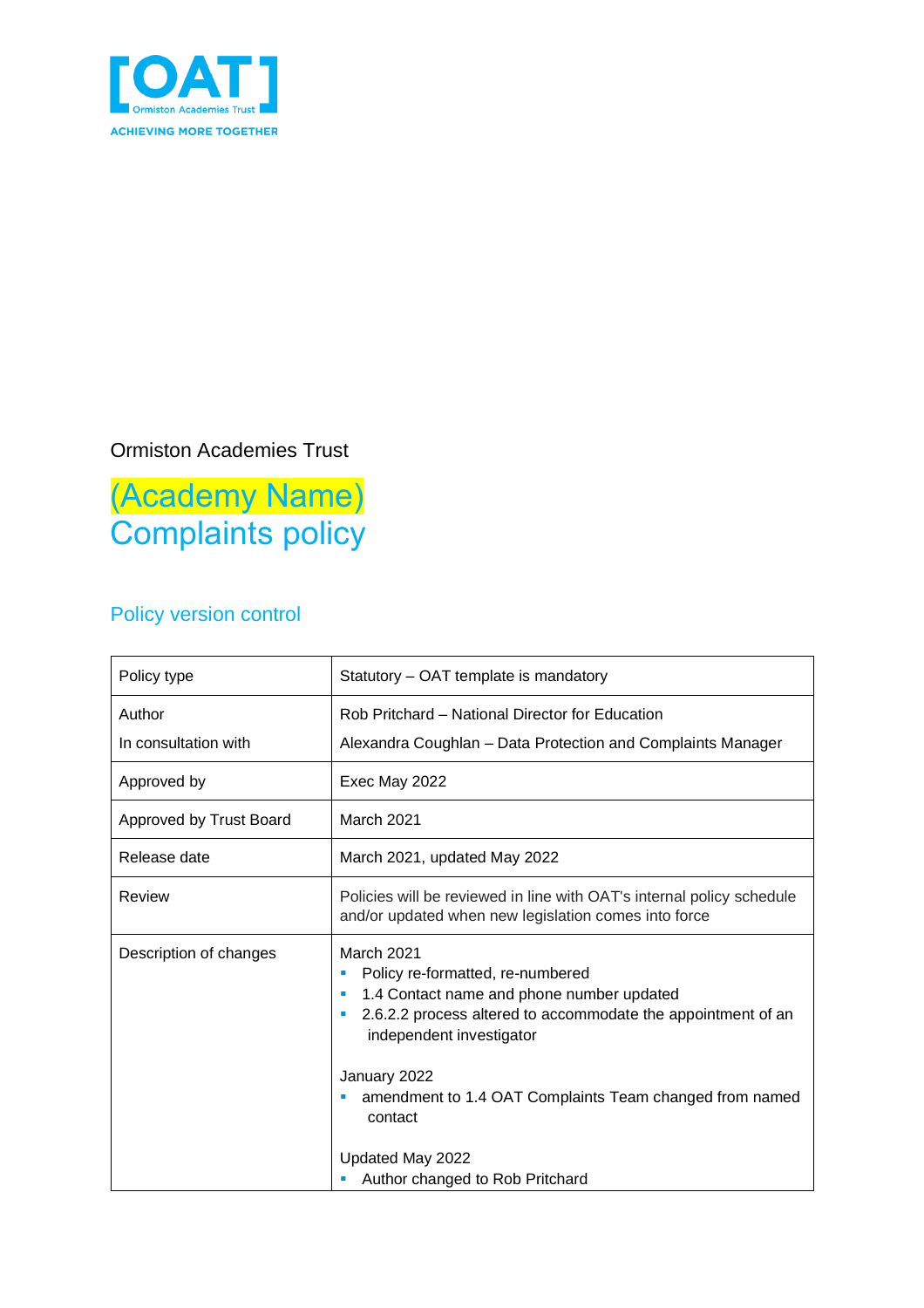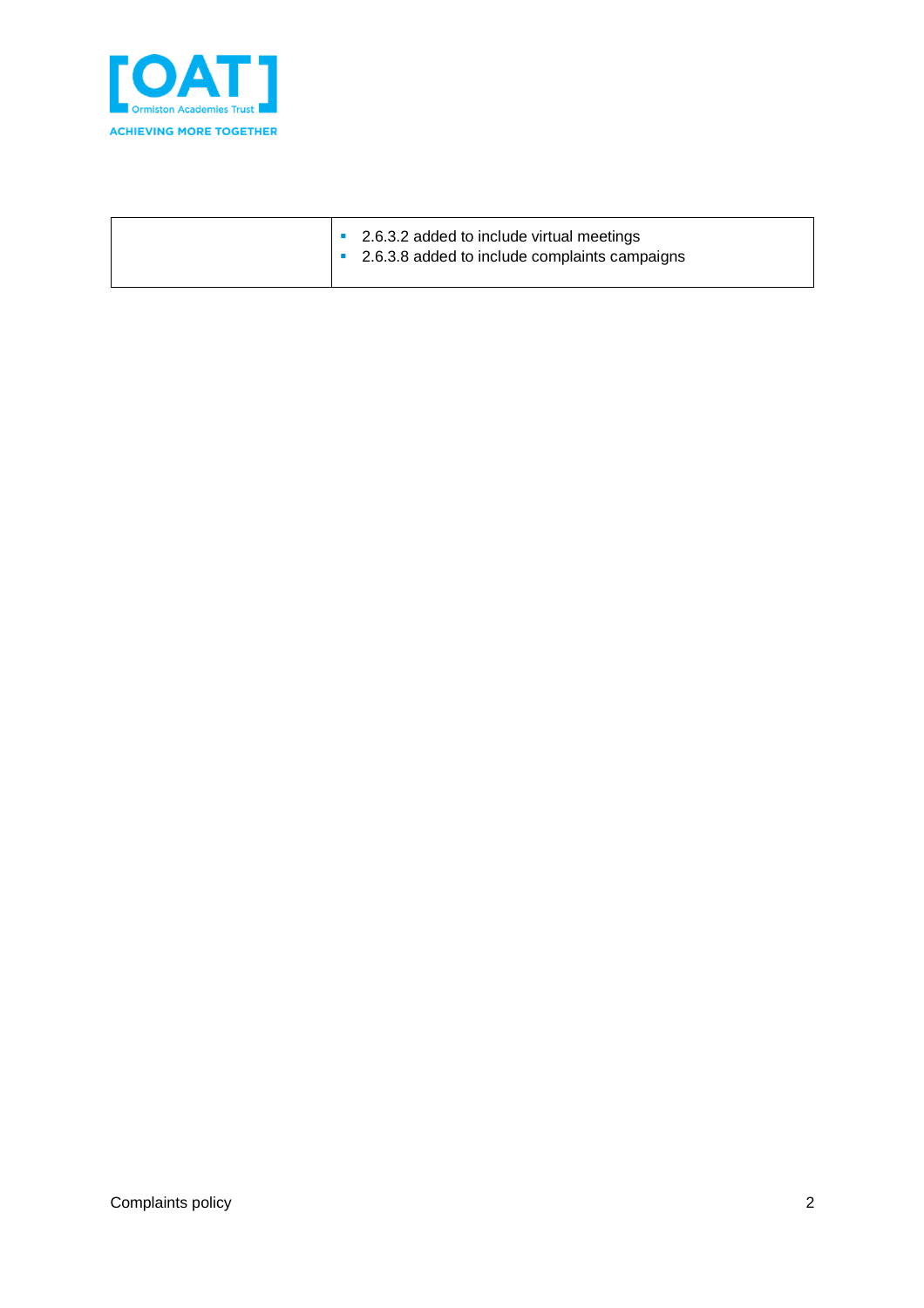

# **Contents**

| 1.   |  |
|------|--|
| 1.1. |  |
| 1.2. |  |
| 1.3. |  |
| 1.4. |  |
| 2.   |  |
| 2.5. |  |
| 2.7. |  |
| 2.8. |  |
| 2.9. |  |
|      |  |
|      |  |
|      |  |
|      |  |
|      |  |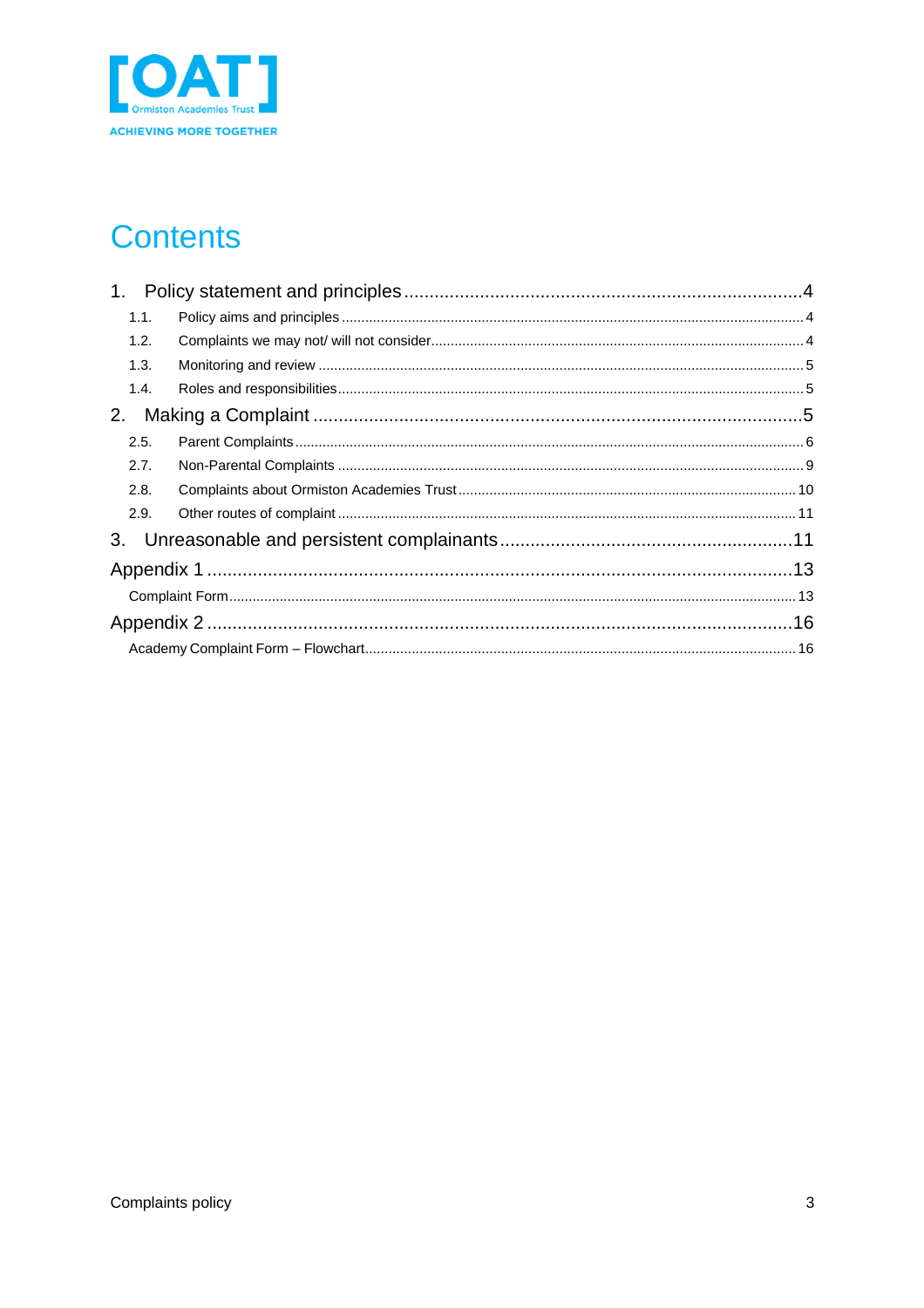

# <span id="page-3-0"></span>1.Policy statement and principles

## <span id="page-3-1"></span>1.1. Policy aims and principles

- 1.1.1. We are committed to dealing effectively with any concerns or complaint you may have about the provision of facilities and / or the services we offer. This policy relates to complaints about Ormiston Academies Trust and any of its academies.
- 1.1.2. We need to know as soon as possible if there is any cause for dissatisfaction. We aim to clarify any issues about which you are not sure and if possible, we will put right any mistakes we may have made. We also aim to learn from our mistakes and use the information we gain to improve our services. Should you become unhappy with OAT and/or an OAT academy we will try to address your concerns quickly and effectively. We will also try to find resolutions that are reasonable and acceptable to everyone concerned at the earliest possible stage.
- 1.1.3. All concerns and complaints will be dealt with in a positive manner and taken seriously, no individual will be penalised or treated unfairly as a result of making a complaint. Through this policy, we aim to put right any matter which may have gone wrong and to review systems and procedures in the light of the relevant circumstances.
- 1.1.4. We will make reasonable adjustments for people with disabilities in accordance with the Equality Act 2010 and the **Equality Policy** *[policy on the OAT website, www.ormistonacademiestrust.co.uk]*.
- 1.1.5. This policy is consistent with all other policies adopted by OAT and its academies and is written in line with current legislation and guidance.

## <span id="page-3-2"></span>1.2. Complaints we may not/ will not consider

- 1.2.1. We may not consider complaints in the following circumstances:
- We receive the complaint more than three months after the incident occurred, or for ongoing issues more than six months from the last instance causing complaint
- We receive unreasonable or persistent complaints (please see section 3 below for further information)
- Matters that are the subject of legal action
- 1.2.2. We will not consider complaints in the following circumstances:
- **EXT** Where the complaint has been made previously to us about the same or similar issue which has been fully investigated and / or resolved under this policy
- Anonymous complaints
- Complaints made by a third party on behalf of another person without prior authority
- If the complaint is about a third-party provider of a service that is organised or facilitated by us – complaints of this nature should be directed to the service provider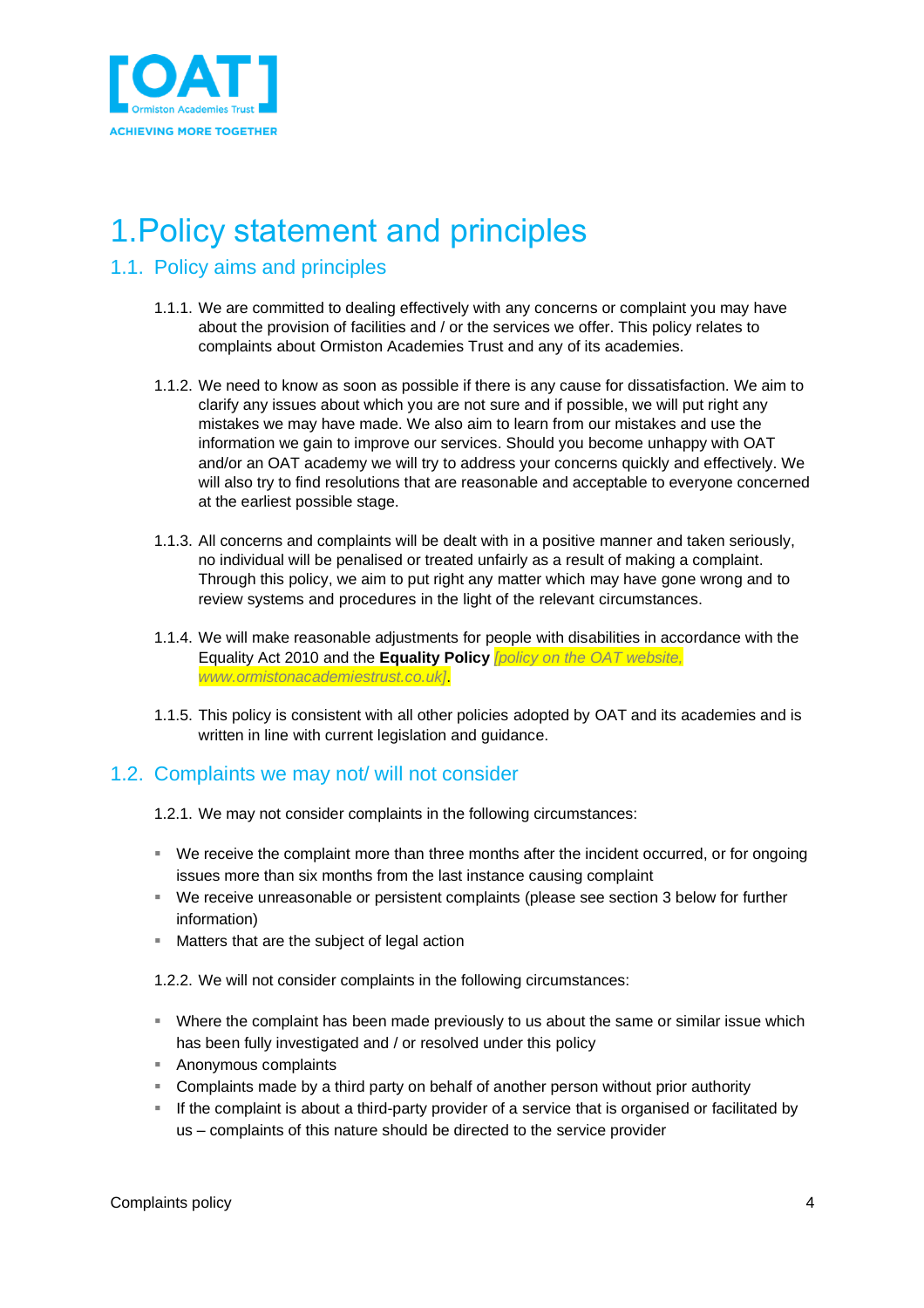

- Matters relating to exclusions and admissions that have their own processes
- 1.2.3. If we decide that we are unable to consider your complaint, we will write to you within three academy weeks following the receipt of your complaint and explain why. In some circumstances, we may decide that your concern(s) should be considered using another policy or procedure.

## <span id="page-4-0"></span>1.3. Monitoring and review

- 1.3.1. This policy will be reviewed every two years or in the following circumstances:
- Changes in legislation and / or government guidance
- As a result of any other significant change or event
- In the event that the policy is determined not to be effective
- 1.3.2. If there are urgent concerns these should be raised with the *[insert responsible person]* in the first instance for them to determine whether a review of the policy is required in advance of the review date.

## <span id="page-4-1"></span>1.4. Roles and responsibilities

| Insert title                           |           |                                    |  |  |
|----------------------------------------|-----------|------------------------------------|--|--|
| <b>Contact Details</b>                 | Email     |                                    |  |  |
|                                        | Telephone |                                    |  |  |
| Insert title (delete if not necessary) |           |                                    |  |  |
| <b>Contact Details</b>                 | Email     |                                    |  |  |
|                                        | Telephone |                                    |  |  |
| <b>OAT Complaints Team</b>             |           |                                    |  |  |
| <b>Contact Details</b>                 | Email     | complaints@ormistonacademies.co.uk |  |  |
|                                        | Telephone | 0121 236 5100                      |  |  |

[Complete this table with the people responsible for dealing with complaints at the academy]

# <span id="page-4-2"></span>2.Making a Complaint

2.1. It may become obvious to a staff member that an individual is not happy about the actions or services we provide. The staff member should identify that a concern is being raised and should deal with this in accordance with the relevant procedure below. It is a precondition of the complaints procedure that reasonable attempts should be made to resolve issues on an informal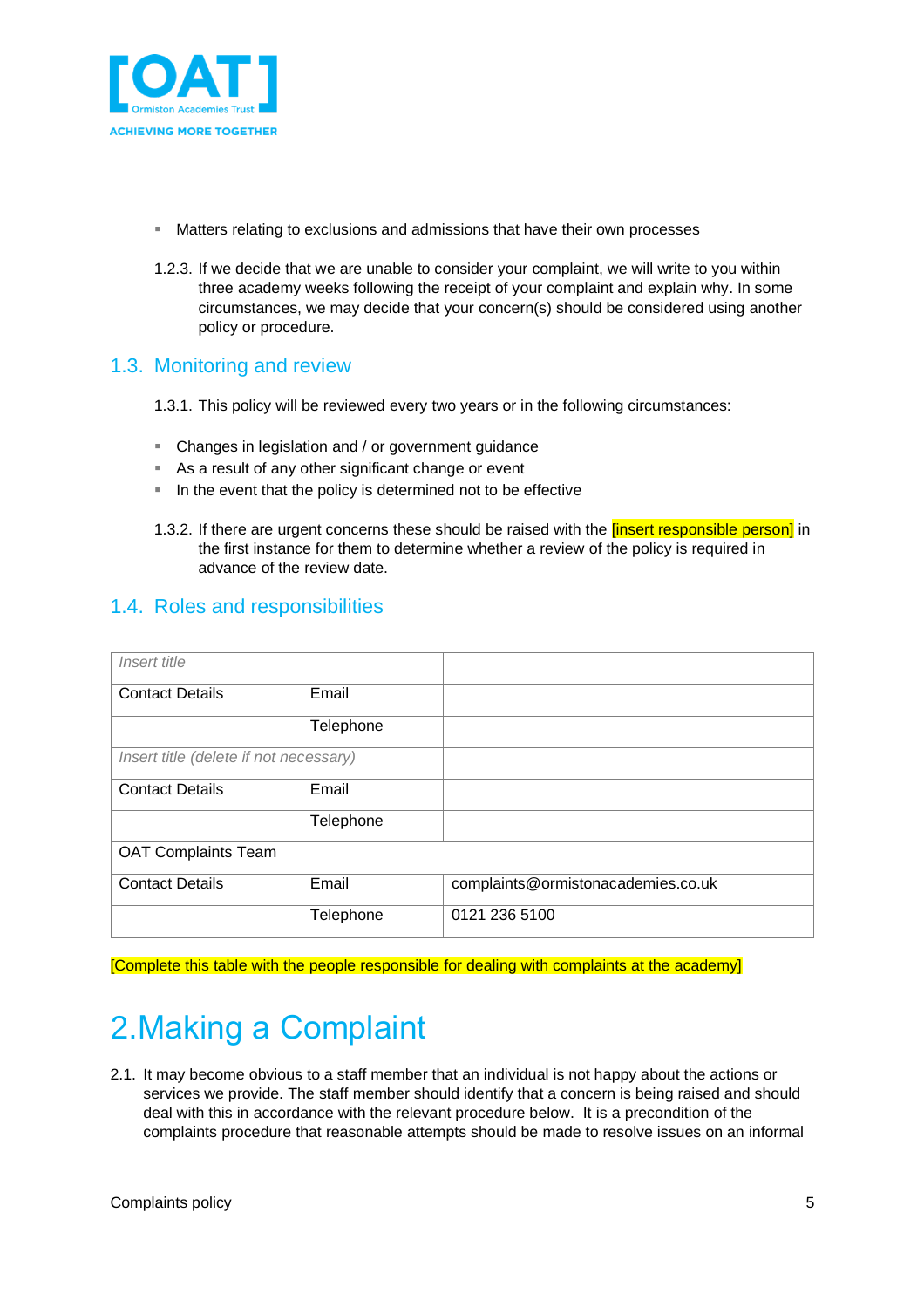

basis (at stage 1) and the Chair of OAT or the chair of an academy governing body shall have the discretion, to be exercised reasonably, not to allow a complaint to be pursued where this precondition has not been met.

- 2.2. Every parent complaint that reaches stage 2 of the procedure must be recorded, detailing the action taken and the stage at which the complaint was resolved. A record of this will be retained with the complaint file which includes all of the documents relied upon when investigating the complaint.
- 2.3. The complaint file will be kept confidential except where the Secretary of State or a body conducting an inspection under section 109 of the Education and Skills Act 2008 requests access to it, and in accordance with data protection legislation. For information about how long we keep information for, please see OAT's Records Retention Policy. Any requests for disclosure of any or all sections of this file will be dealt with on a case by case basis and in line with data protection legislation.
- 2.4. All complaints that reach stage 2 will be recorded on a complaints log which details the date the complaint was made, key complaints, what stage the complaint went to, whether the complaint was resolved and any actions that occurred as a result of the complaint. This is done to spot any trends arising and can inform us of the need for general or targeted training.

# <span id="page-5-0"></span>2.5. Parent Complaints

2.6. Parent complaints follow a three-stage process. With all stages of the complaint a satisfactory conclusion will end the complaints process and in effect close the complaint file, whereas an unsatisfactory conclusion will mean that the complaint will be escalated to the next stage of the process until the whole process is exhausted. This procedure is not available for use by prospective or past parents – it may only be used by parents of current pupils registered at an OAT academy.

## 2.6.1. Stage One – Informal

- 2.6.1.1. If parents have a complaint, they should normally contact their child's form tutor, head of year or class teacher in the first instance. If the member of staff cannot resolve the matter alone, or a complaint is made in writing or by telephone to another member of staff, the complaint will be forwarded to the academy's complaints co-ordinator who will ask the appropriate person (for example, the head of year or deputy/assistant head) to handle the complaint. It may be necessary for the academy to request that a complaint form be completed to aid the understanding of the complaint. The academy will aim to resolve the complaint within ten academy days.
- 2.6.1.2. Any documents relied upon for this stage of the complaint (including any complaint form and written response will be retained on the complaint file. If the complaint is closed at this stage the complaint log will be updated. If the academy is unable to resolve the complaint at the informal stage, then parents can escalate the complaint to stage two.

## 2.6.2. Stage two - Formal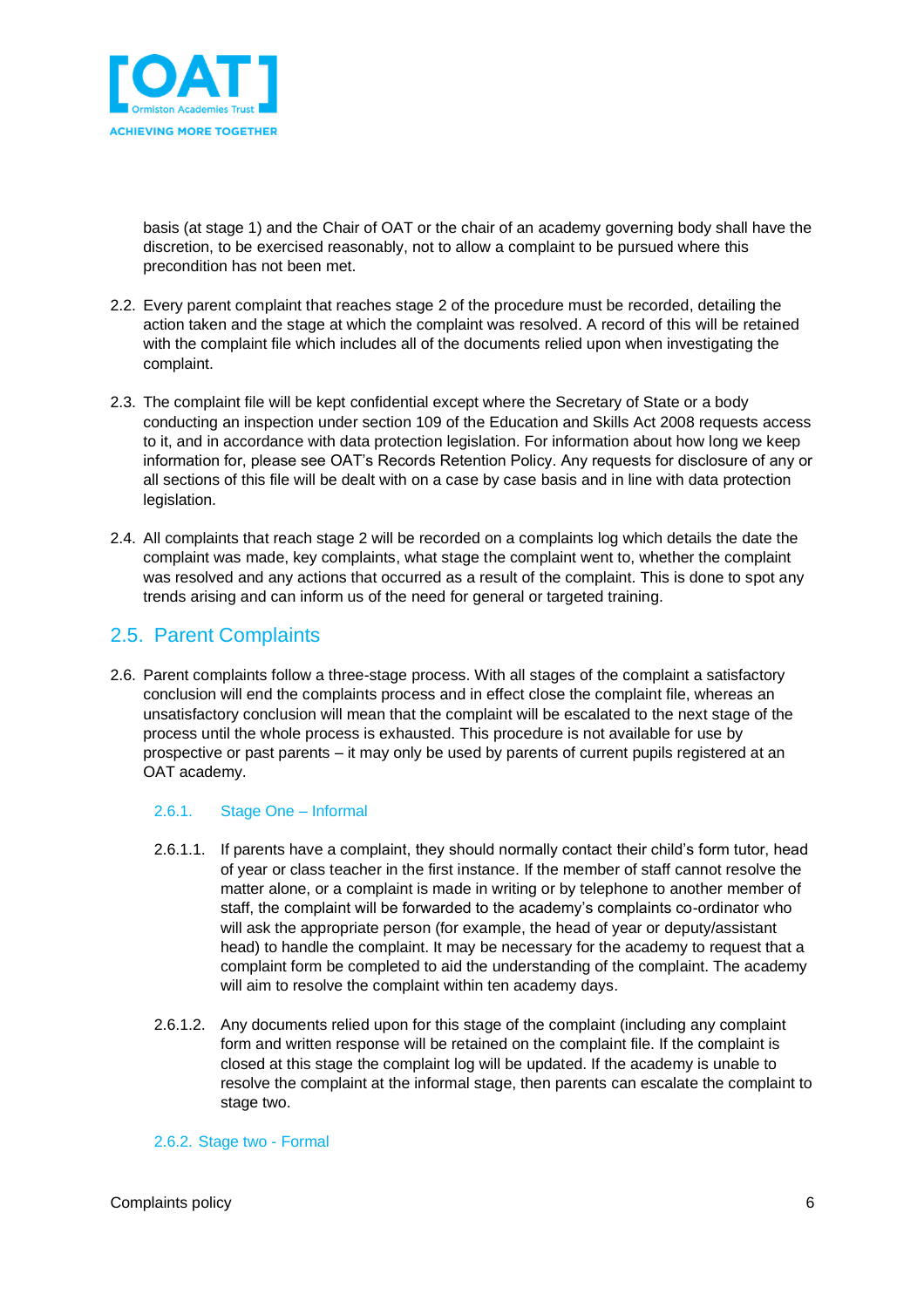

- 2.6.2.1. All complaints at this stage must be received in writing unless reasonable adjustments are required. Stage Two complaints about the academy can be made in the following ways:
- Completing a complaint form (see appendix 1)– available from an OAT academy or by completing the contact form on th[e OAT website;](http://www.ormistonacademiestrust.co.uk/contact) selecting the appropriate heading in the drop down list
- By phone or in person only where a reasonable adjustment to handle the complaint over the phone or in person needs to be made. If reasonable adjustments require the complaint to be made verbally then a written record of what the complaint is regarding should be recorded during the phone call / meeting and sent to the complainant.
- 2.6.2.2. The complaint will be investigated by the principal. Where the complaint is about the principal or a member of the governing body (excluding the chair) the complaint will be investigated by the regional director or in some cases an independent investigator will be appointed. If the complaint is about the chair of governors, the complaint will be investigated by the vice-chair or another member of the governing body. This will be decided within five academy days and an acknowledgement of the complaint will be sent to the complainant confirming who will be investigating the complaint and the timescales required to investigate and resolve the complaint.
- 2.6.2.3. The investigator may delegate the task of collating the information to another staff member but not the decision on the action to be taken. The response should be received in writing within four academy weeks of the date of the acknowledgement letter for stage two where possible. Any delay in the investigation will be communicated to the complainant at the earliest opportunity.
- 2.6.2.4. If the complainant remains dissatisfied with the academy's final response, then they are able to progress the complaint to stage three. All documents relied upon for this stage of the complaint will be retained on the complaint file. If the complaint is closed at this stage the complaint log should be updated.

## 2.6.3. Stage three – Complaints Panel

- 2.6.3.1. Stage three is the final stage of the complaints process where the complainant can request a complaint panel hearing. The complainant should contact OAT's Complaints Coordinator within three academy weeks of the date of the stage two complaint outcome letter if they would like a complaint panel to be convened. This should include the reasons why they are not satisfied with the outcome of the complaint and the steps that could be taken to resolve the complaint.
- 2.6.3.2. The complaint panel hearing will be face to face unless reasonable adjustments are required. Should there be a reasonable adjustment the complainant can request a virtual hearing by notifying OAT's Complaint Coordinator. OAT's Complaint Coordinator will review the request with panel and advise whether a virtual hearing is viable. Please note this will only be considered in exceptional circumstance.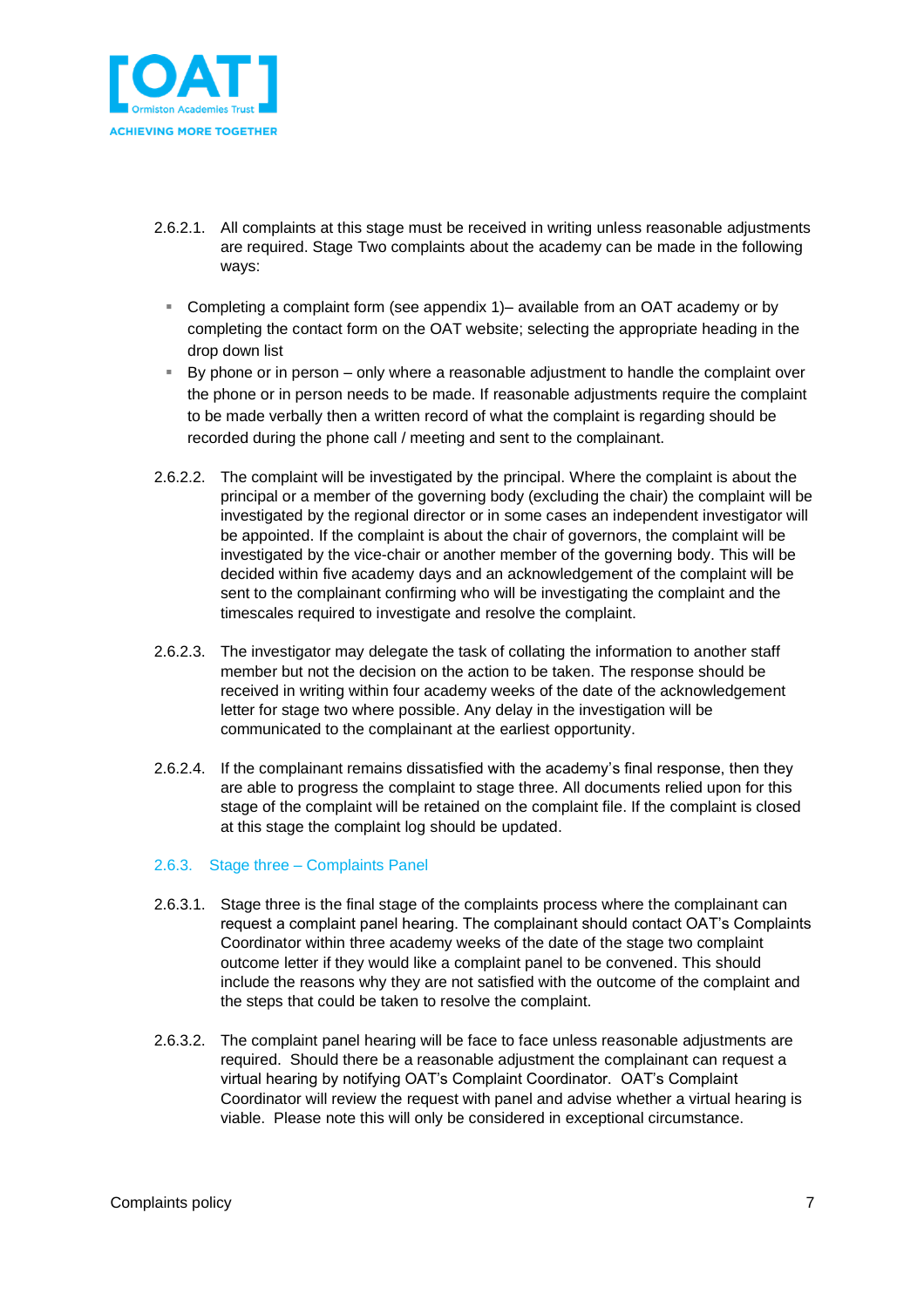

- 2.6.3.3. The panel will consist of at least three people. The composition of the panel may include persons from the following categories:
	- A governor from the academy being complained about
	- An individual who is independent of Ormiston Academies Trust
	- A senior member of staff from Ormiston Academies Trust
- 2.6.3.4. At least one panel member will be an independent person who is independent of the running and management of the academy. The panel is independent and impartial. All members of the panel will have no prior involvement in the complaint or in the circumstances surrounding it. The complaints panel will be chaired by the member of staff from OAT and a clerk will attend to oversee the running of the panel and to take minutes.
- 2.6.3.5. The panel will be arranged by OAT's Complaints Coordinator at a location and time convenient to all parties. This will not exceed four academy weeks from the date the panel was requested by the complainant where possible. At any meeting, the complainant will be entitled to be accompanied by a friend, but legal representation will not be allowed. The panel will be held in private and its aim is to resolve the complaint and achieve reconciliation between the academy and the complainant. However, it is recognised that this might not always be possible, and it may only be possible to establish the facts and make recommendations.
- 2.6.3.6. The complaints panel will proceed irrespective of whether or not the complainant attends. If the complainant fails to attend on the day, the complaints panel will still proceed in their absence and the process will continue to its conclusion. Any further attempt to re-open the matter will be considered as falling under the unreasonable/persistent complaint section as below.
- 2.6.3.7. The panel can:
	- **E** Dismiss the complaint in the whole or in part
	- Uphold the complaint in whole or in part
	- Decide on the appropriate action to be taken to resolve the complaint
	- Recommend changes to systems or procedures to ensure that problems of a similar nature do not recur
	- A letter will be sent to the complainant (by electronic mail or otherwise) confirming the findings and recommendations of the panel **within 10 academy days**. Where relevant, the copy of the findings and recommendations will be provided to the person complained about. The academy will update its complaint log, noting the stage at which the complaint was resolved, and action taken by OAT as a result of the complaint, and the findings and recommendations will be available for inspection on academy premises.
- 2.6.3.8. Where the academy becomes the focus of a campaign and received large volumes of complaints which are either all based on the same subject or from complainants not connected with the academy, the academy will respond by either sending the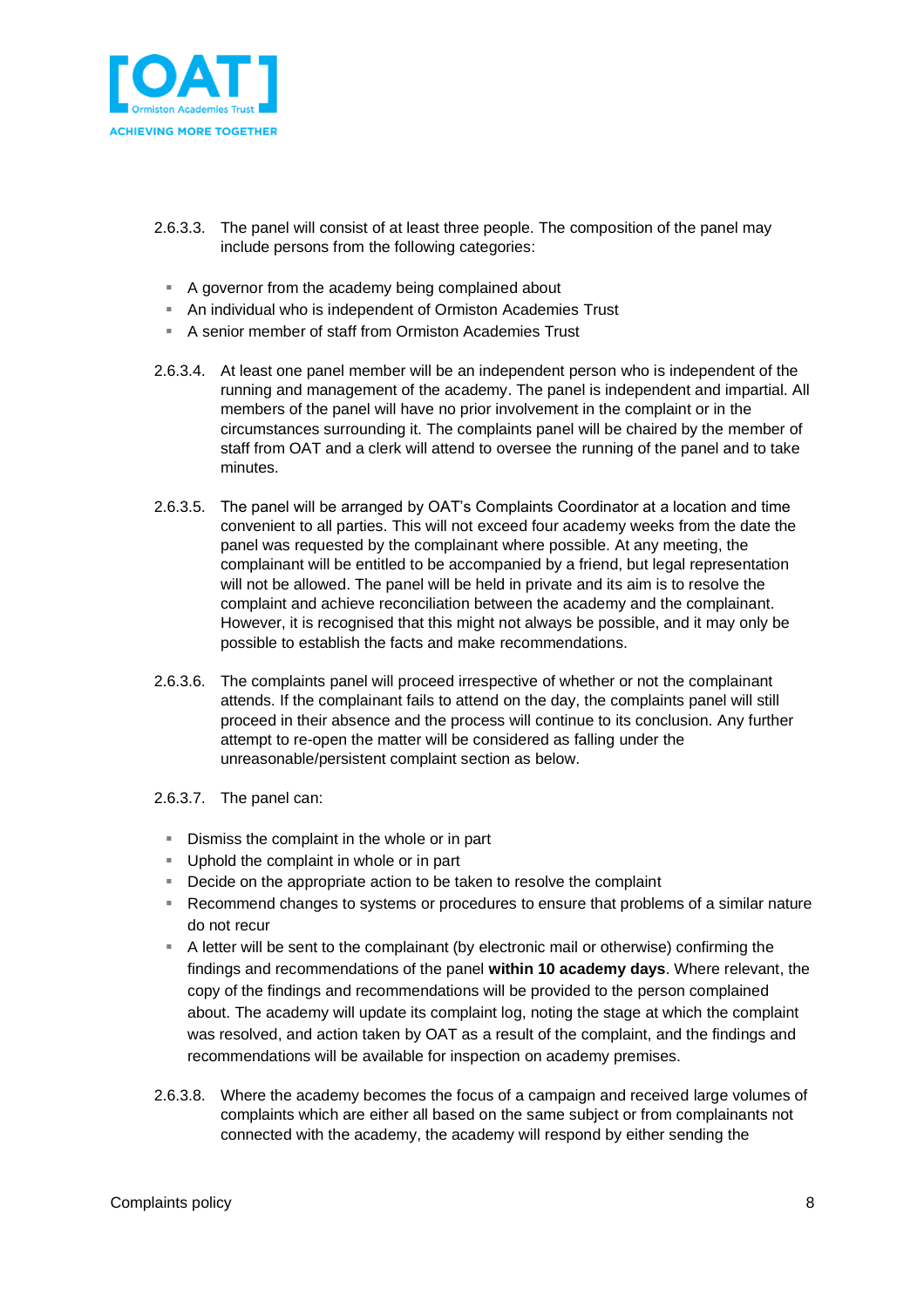

response to all complainants or publishing a single response on the academy website, as appropriate. Whilst the complaints process remains open to complaints of this nature, the academy reserves the right to moderate it for practical reasons. For example the number of complainants allowed to attend a complaints panel hearing.

# <span id="page-8-0"></span>2.7. Non-Parental Complaints

## 2.7.1. Stage one – informal

- 2.7.1.1. Where a concern or complaint has been brought to the attention of / identified by a staff member in person then they will address the issue on the spot, where appropriate. If the complaint has been raised over the phone or in writing the complaint will be forwarded to the appropriate person to handle the complaint (for example, the Academy complaints coordinator). It may be necessary for the academy to request that a complaint form be completed to aid the understanding of the complaint.
- 2.7.1.2. If it is a minor complaint, then this will be dealt with by the Academy complaints coordinator and / or another relevant member of staff. A full response will be provided within ten academy days. This may be a written response or can involve a meeting with a staff member.
- 2.7.1.3. All documents relied upon for this stage of the complaint (including the complaint form and outcome) will be retained on the complaint file. If the complaint is closed at this stage the complaint log should be updated.
- 2.7.1.4. If the complainant remains dissatisfied with the academy's response, then they are able to progress the complaint to stage two.

## 2.7.2. Stage two – formal

- 2.7.2.1. All complaints at this stage must be received in writing unless reasonable adjustments are required. Stage 2 complaints can be made in the following ways:
	- Completing a complaint form available from Appendix 1 of this policy
	- **EX** By email to *linsert academy email address*] to help us identify that it is a complaint then please put 'complaint' in the subject heading
	- **EXT** In writing to *linsert academy address including who it should be addressed to*
- 2.7.2.2. By phone or in person only where a reasonable adjustment to handle the complaint over the phone or in person has been made. If reasonable adjustments require the complaint to be made verbally then a written record of what the complaint is regarding should be recorded during the phone call / meeting and sent to the complainant.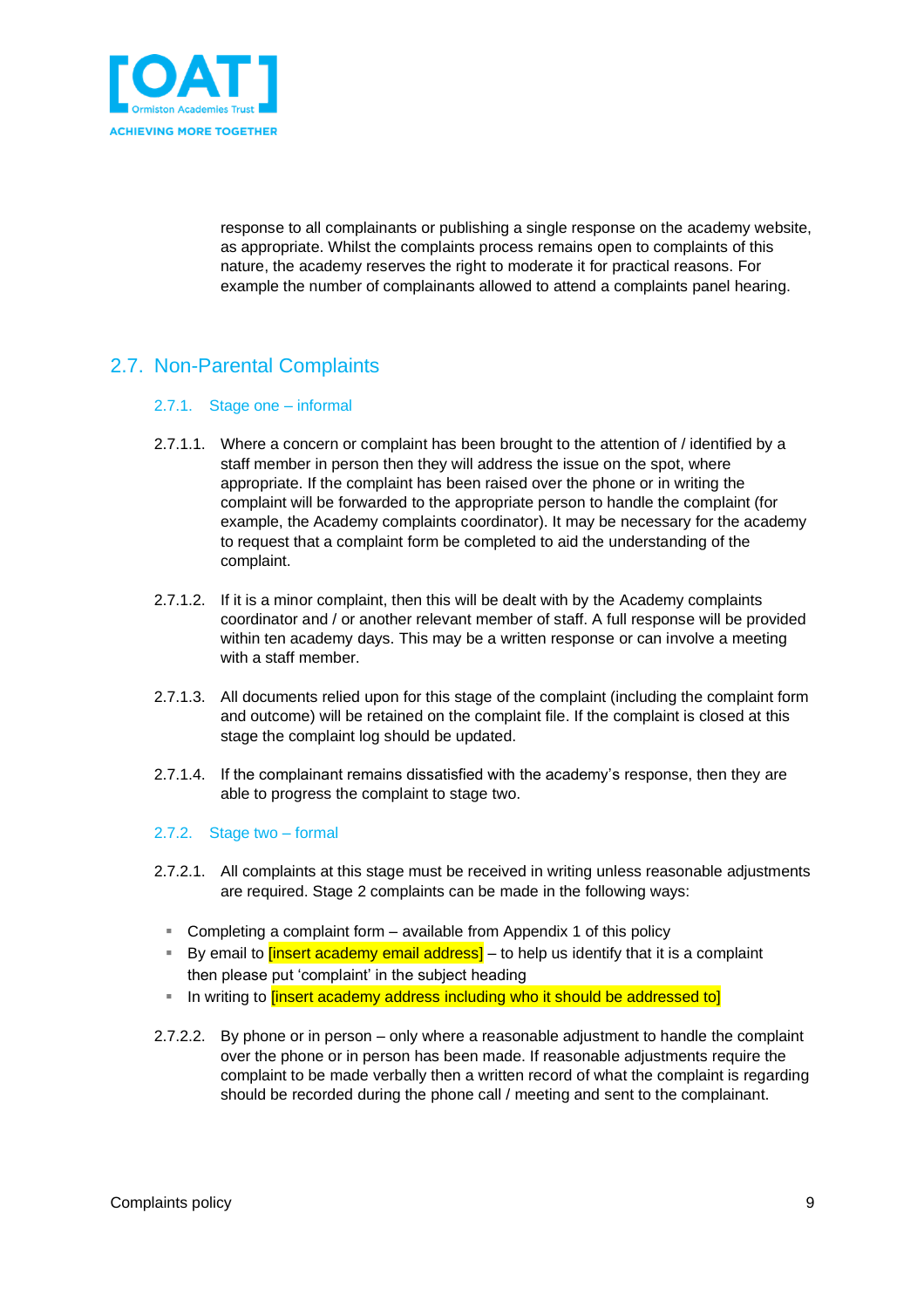

- 2.7.2.3. The complaint will be investigated by the principal. Where the complaint is about either the principal the complaint will be investigated by the regional director. This will be decided within five academy days and an acknowledgement of the complaint will be sent to the complainant confirming who will be investigating the complaint and the timescales required to investigate and resolve the complaint (if different from those set out below).
- 2.7.2.4. The investigator may delegate the task of collating the information to another staff member but not the decision on the action to be taken. The response should be received in writing within four academy weeks of the date of the acknowledgement letter where possible. Any delay in the investigation will be communicated to the complainant at the earliest opportunity. The decision of the principal or regional director at this stage is final.
- 2.7.2.5. All documents relied upon for this stage of the complaint will be retained on the complaint file.

## <span id="page-9-0"></span>2.8. Complaints about Ormiston Academies Trust

- 2.8.1. There may be times when a complaint is received that is regarding the actions of OAT and / or an OAT staff member. In these instances, the procedures for dealing with such complaints differ from those regarding academies.
- 2.8.2. The process for complaining about OAT follows two stages. Complaints to OAT are likely to be in relation to the services that OAT provides or the actions of its employees. Again, it is a precondition of the complaints procedure that reasonable attempts should be made to resolve issues on an informal basis (at stage 1) and the Chief Executive Officer of OAT shall have the discretion, to be exercised reasonably, not to allow a complaint to be pursued where this precondition has not been met.

## 2.8.3. Stage one – informal

2.8.3.1. Informal concerns can be made over the phone, by email or post. Concerns should be raised directly with the staff member that they involve. If your concerns are not able to be resolved directly with the staff member involved, then you should follow the process detailed in stage two.

### 2.8.4. Stage two – formal

- 2.8.4.1. A complaint should be made in writing to OAT's complaints coordinator.
- 2.8.4.2. The complaint will be dealt with by the line manager of the person who the complaint involves and / or OAT's complaints coordinator. Where the complaint cannot be resolved immediately, a full response will be provided within ten academy days.
- 2.8.5. Stage three review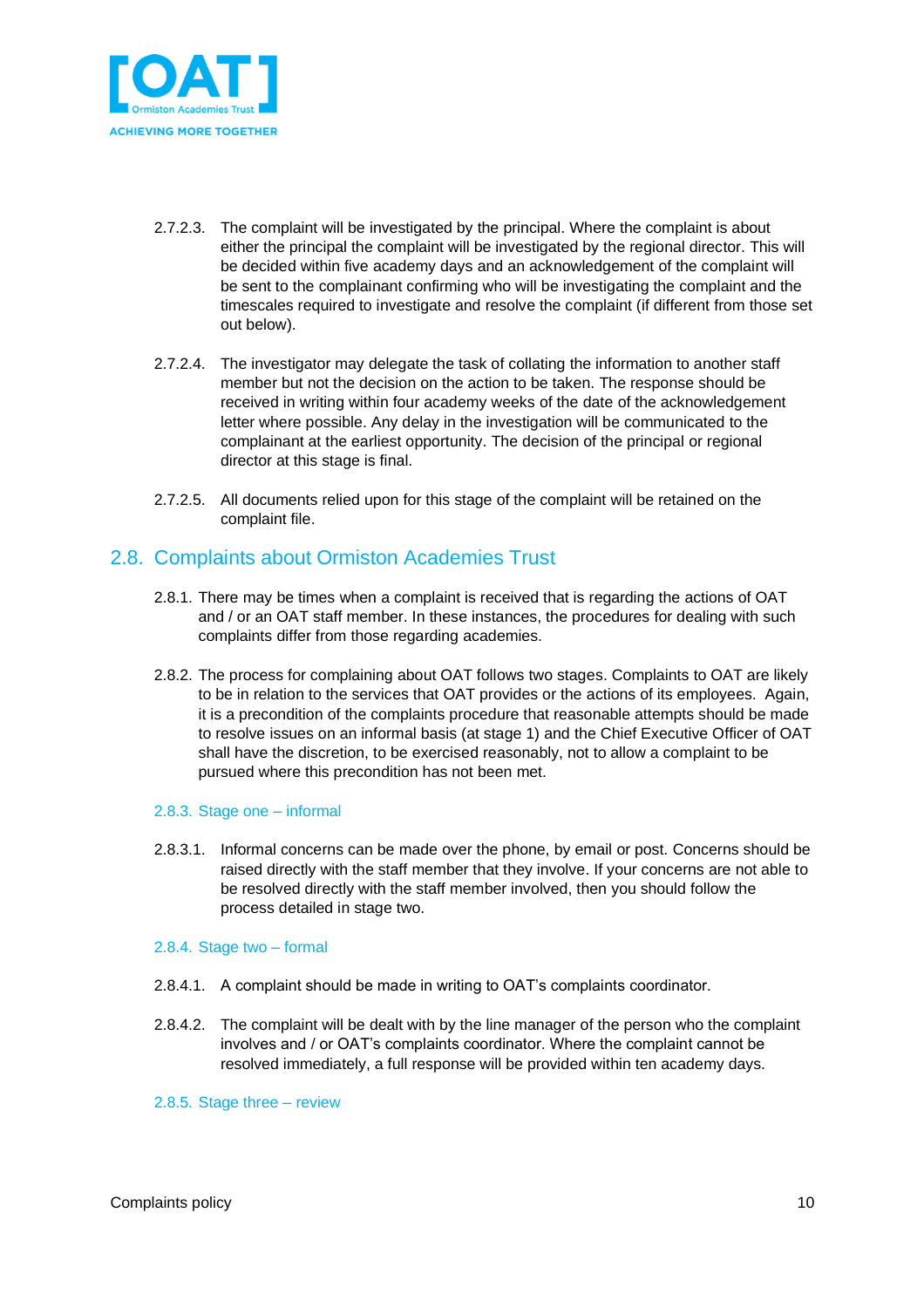

- 2.8.5.1. The final stage is for the complaint to be reviewed by a member of the executive team. It is the responsibility of the complainant to request a review.
- 2.8.5.2. To request a review, you should write to OAT's complaints coordinator detailing why you remain unhappy with the stage two response. This request will be acknowledged within five working days. The complaints coordinator will pass this on for review. They will remain your main point of contact at this stage.
- 2.8.5.3. The task of collating the information may be delegated to another staff member but not the decision on the action to be taken. A full and final response to your complaint will be communicated in writing within two academy weeks of the complaint being allocated to a member of the executive team.

## <span id="page-10-0"></span>2.9. Other routes of complaint

2.9.1.1. Should the complainant be unsatisfied with the outcome of this complaints policy or wish to complain about an issue that we are unable to investigate the complainant can contact the following organisations (depending on the nature of the complaint).

| Complaint                                                                                                                                                                                                     | Who to contact                                  |
|---------------------------------------------------------------------------------------------------------------------------------------------------------------------------------------------------------------|-------------------------------------------------|
| Examination results or curriculum content                                                                                                                                                                     | Ofqual and the awarding body                    |
| Undue delay / not complying with the complaints policy when<br>considering complaint, where there is a breach in the academies<br>funding agreement, or it fails to comply with any other legal<br>obligation | Education Skills and Funding<br>Agency (ESFA)   |
| Safeguarding or child protection matters                                                                                                                                                                      | Local Safeguarding Children's<br>Board          |
| <b>Discrimination</b>                                                                                                                                                                                         | <b>Equality Advisory and Support</b><br>Service |
| A child or young person's Statement of Special Education Need                                                                                                                                                 | <b>SEN and Disability Tribunal</b>              |
| <b>Employment matters</b>                                                                                                                                                                                     | <b>Employment Tribunal</b>                      |
| Data protection or freedom of information                                                                                                                                                                     | Information Commissioner's<br>Office            |
| For complaints that affect the whole academy (i.e. problems with<br>the quality of education or poor management)                                                                                              | Ofsted                                          |

# <span id="page-10-1"></span>3.Unreasonable and persistent complainants

3.1. We expect anyone who wishes to raise concerns to: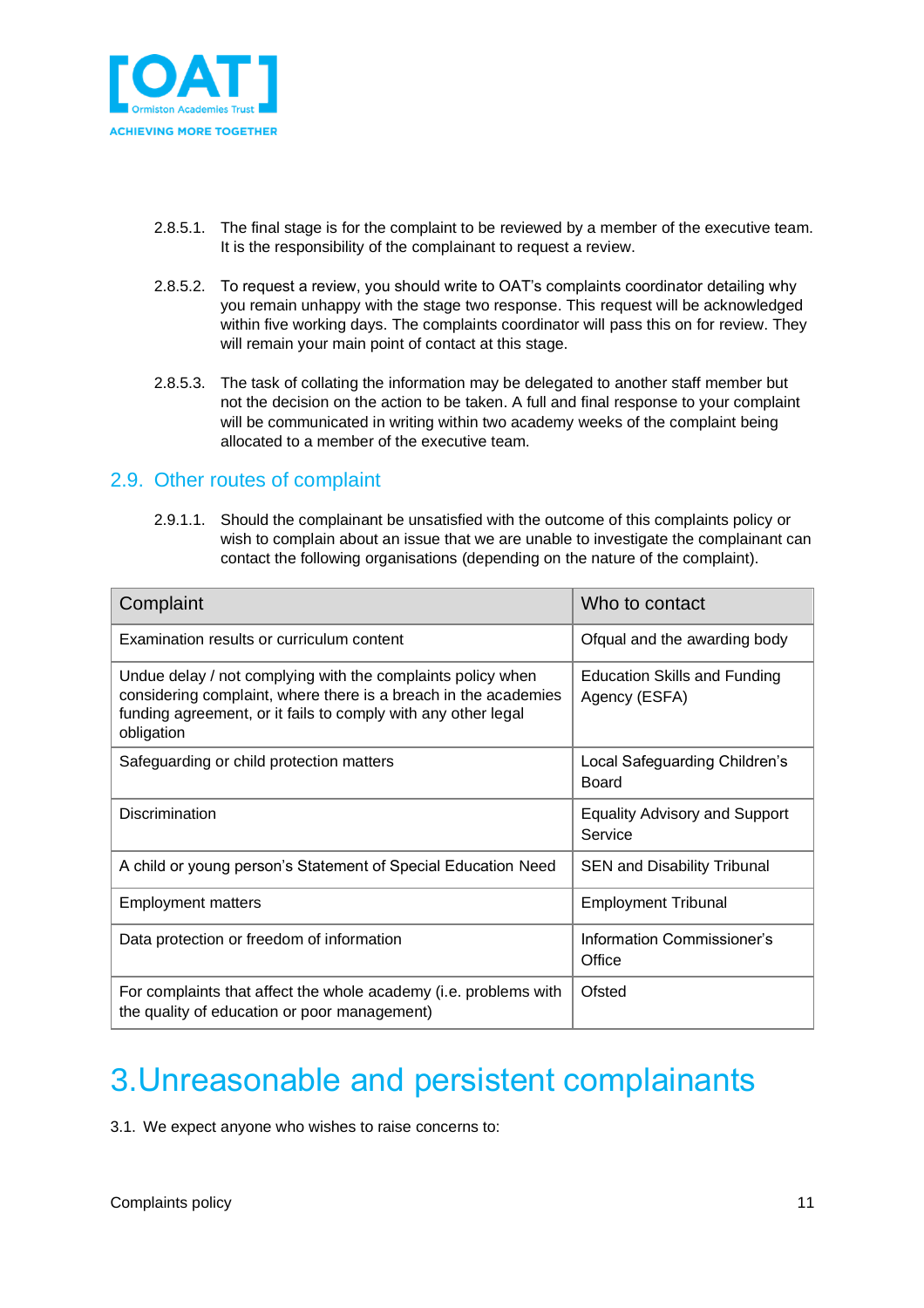

- **Treat all members of OAT and the academy community with courtesy and respect**
- Avoid the use of violence, or threats of violence, towards people or property
- **EXECT** Allow us a reasonable time to respond to a complaint and follow the complaints procedure
- Whilst we recognise that some complaints may relate to serious and distressing incidents, we will not accept threatening or harassing behaviour towards any members of OAT or the academy community.
- **•** In a minority of cases, people pursue their complaints in a way which can either impede the investigation of their complaint or can have significant resource issues for the academy or OAT.
- 3.2. This can happen either while their complaint is being investigated, or once the investigation has been concluded. We define unreasonable, persistent and vexatious complainants as those complainants who, because of the frequency or nature of their contacts, hinder our consideration of their complaints, particularly if the matter appears to be pursued in a way intended to cause personal distress rather than to seek a resolution.
- 3.3. We will not tolerate any form of unacceptable behaviour. In cases of vexatious / unreasonably persistent complaints or abusive behaviour, we may take some or all of the following steps, as appropriate:
- **•** Inform the complainant informally or formally that their behaviour is now considered to be unreasonable or unacceptable, and request a changed approach
- **Require any personal contact to take place in the presence of an appropriate witness**
- Restrict contact to certain methods, such as in writing or through a third party
- Not reply to or acknowledge any further contact from them on the specific topic of that complaint and / or:
	- Ban the individual from entering the premises
	- Report the matter to the police or take legal action
- 3.4. Any restriction that is imposed on the complainant's contact with us will be appropriate and proportionate and the complainant will be advised of the period of time the restriction will be in place for. OAT will always be involved with a decision to apply any or all the steps detailed above unless emergency action is required.
- 3.5. Legitimate new complaints will always be considered and treated on their merits.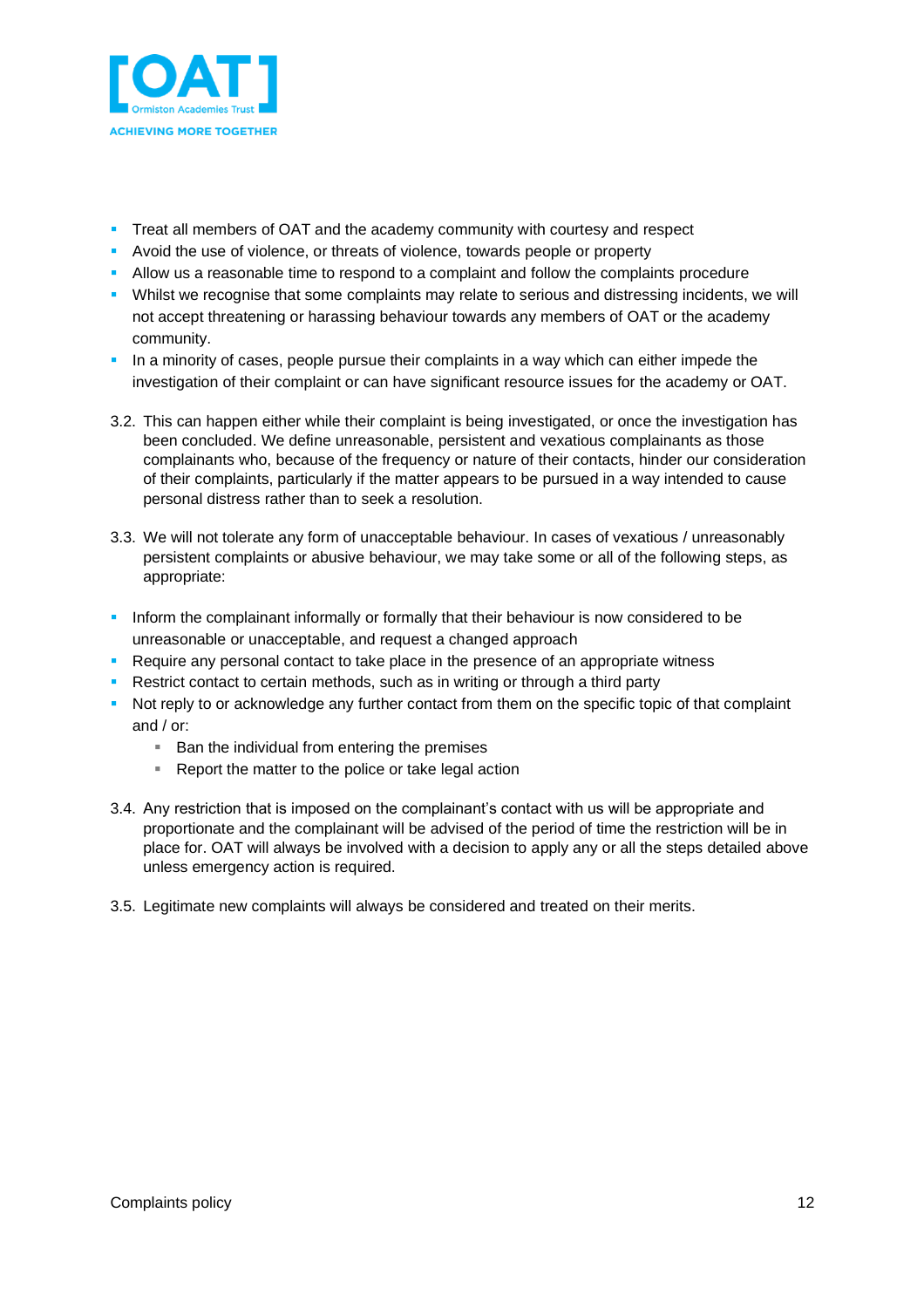

# <span id="page-12-0"></span>Appendix 1 Complaint Form

<span id="page-12-1"></span>Please complete and return to …………….................……………... [name of staff member] who will acknowledge receipt and explain what action will be taken.

| Your name:                             |  |
|----------------------------------------|--|
| Student's name and form:               |  |
| Your relationship to the student:      |  |
| Address:                               |  |
| Postcode:                              |  |
| Day time telephone number:             |  |
| Evening telephone number:              |  |
| Please give details of your complaint. |  |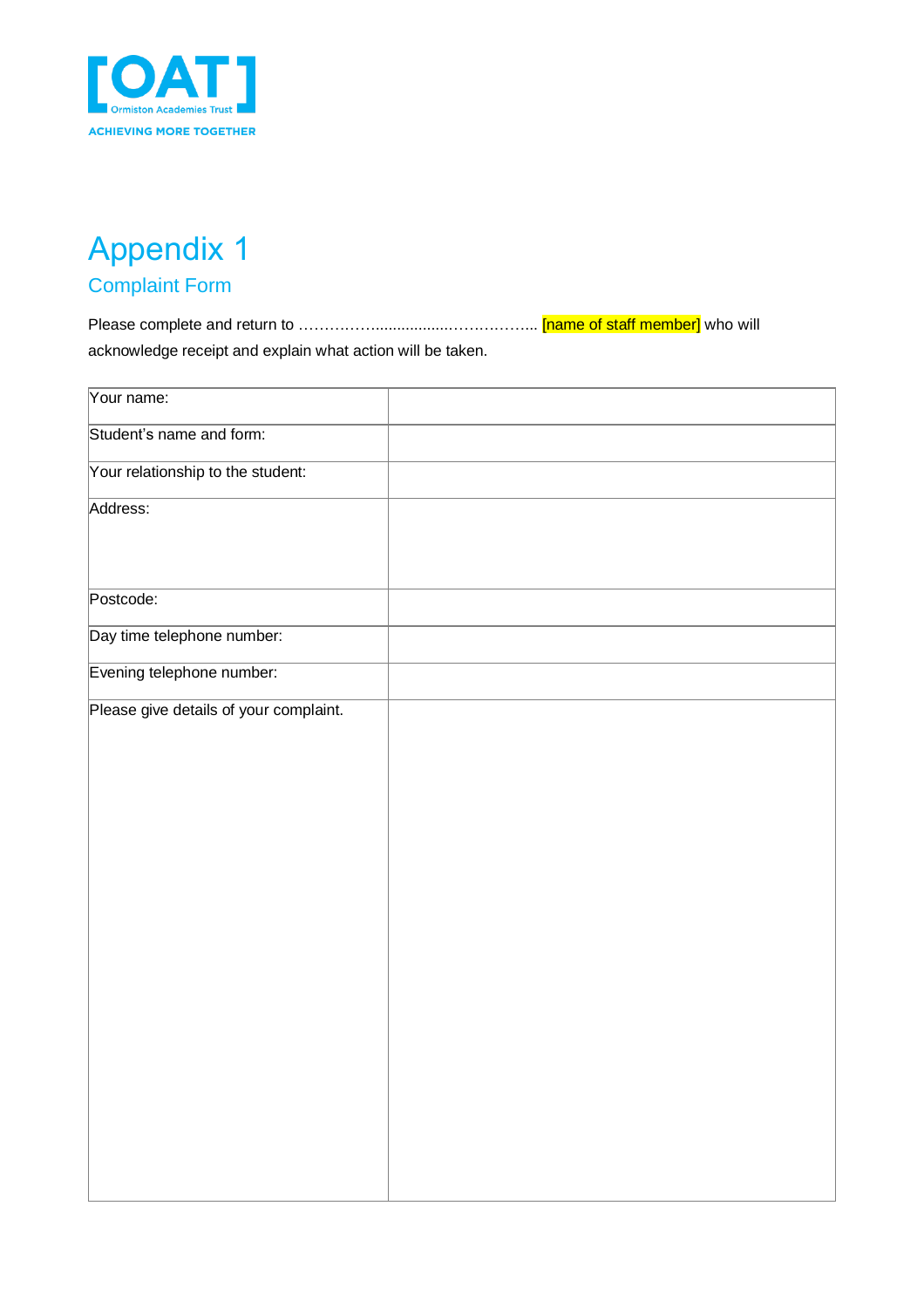

What action have you taken to resolve the complaint? Who did you talk to? What was the response?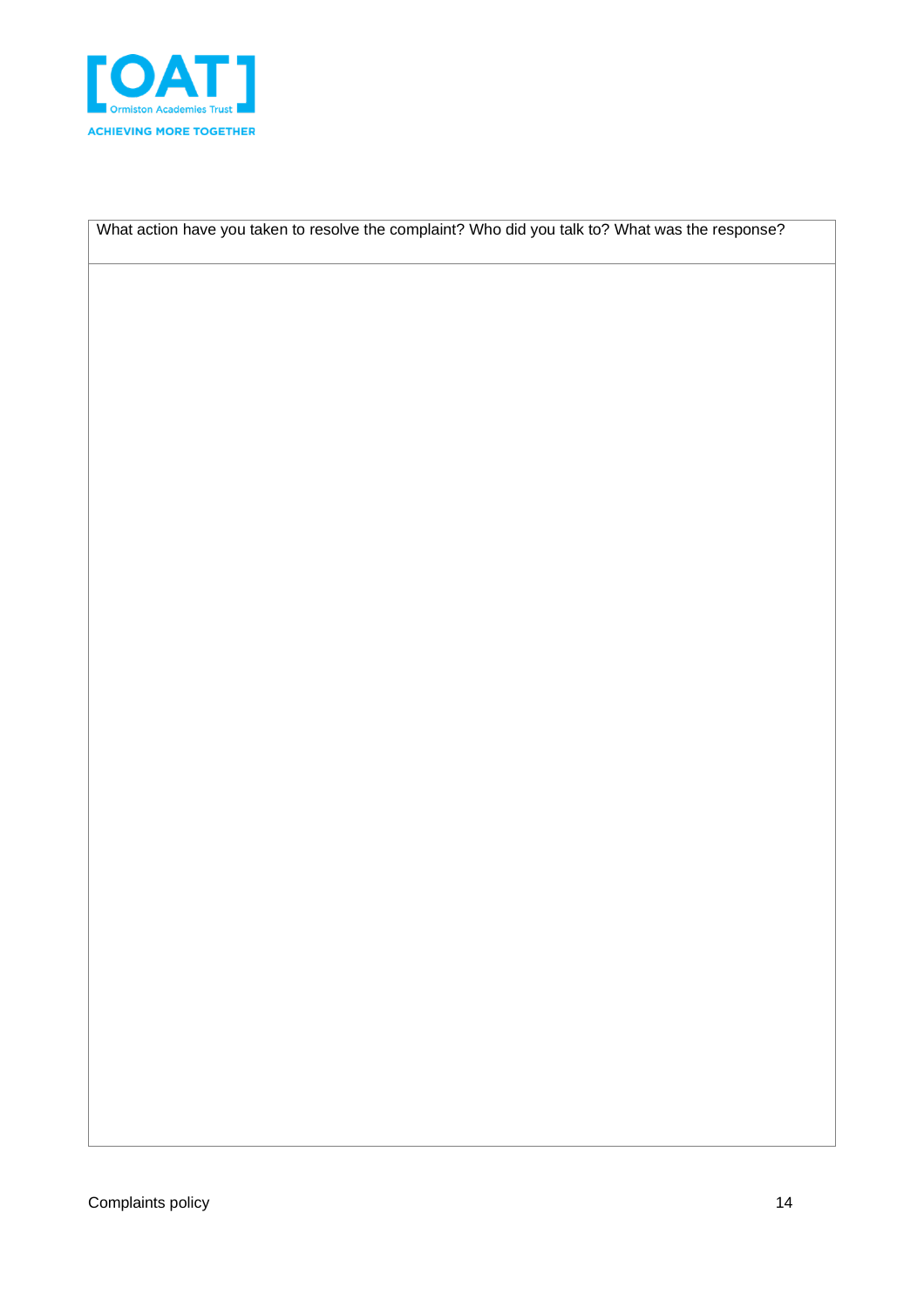

What actions do you feel will resolve your complaint at this stage?

Are you attaching any further paper work? Y/N

**Signature:**......................................................................................... **Date:** ............................................